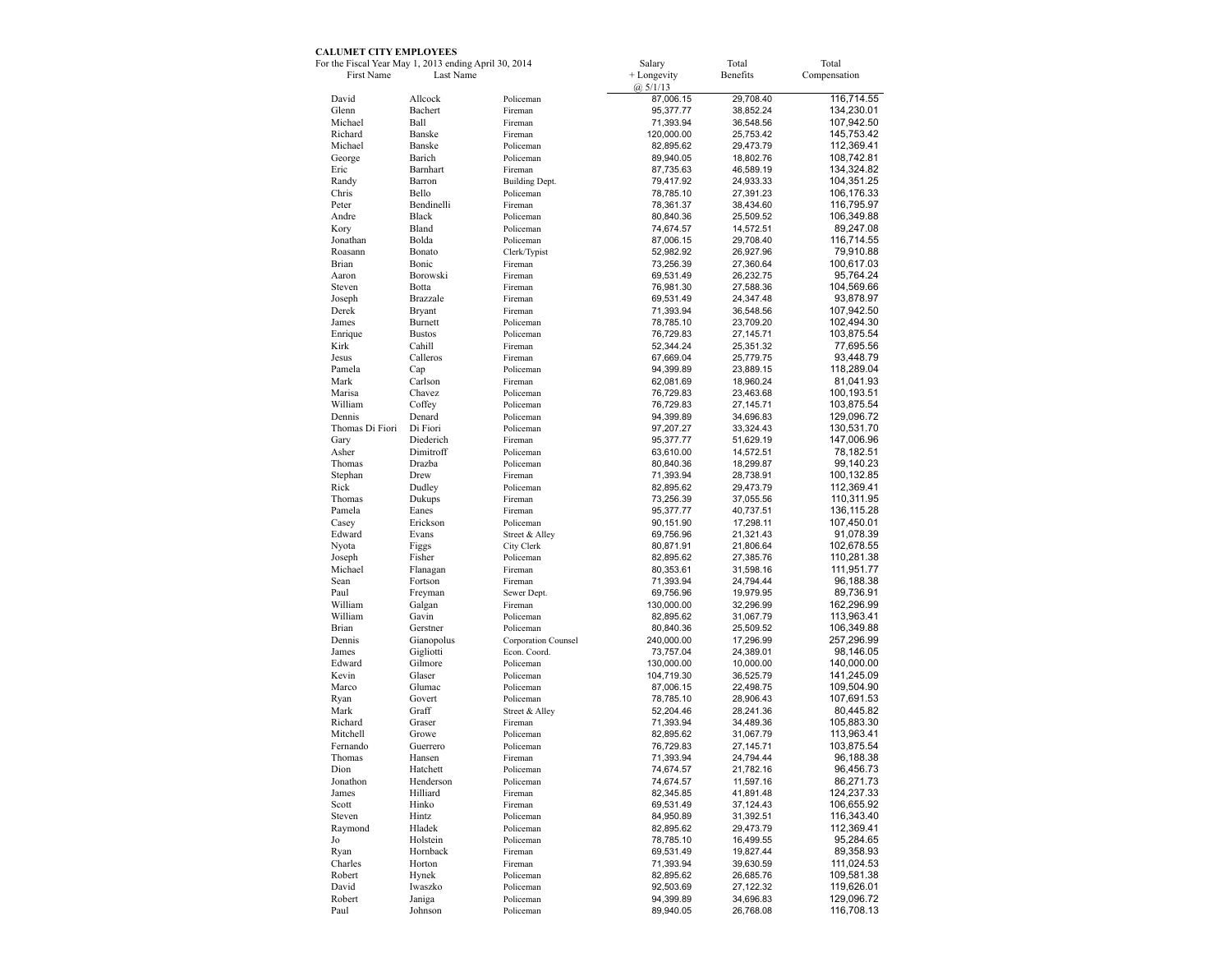## **CALUMET CITY EMPLOYEES**

|                    | For the Fiscal Year May 1, 2013 ending April 30, 2014 |                             | Salary                 | Total     | Total                   |
|--------------------|-------------------------------------------------------|-----------------------------|------------------------|-----------|-------------------------|
| First Name         | Last Name                                             |                             | + Longevity            | Benefits  | Compensation            |
|                    |                                                       |                             | (a) 5/1/13             |           |                         |
| Robert             | Jones                                                 | Policeman                   | 87,006.15              | 33,390.43 | 120,396.58              |
| George             | Jones                                                 | Policeman                   | 84,950.89              | 31,392.51 | 116,343.40              |
| Michael            | Kaal                                                  | Sewer Dept.                 | 50,442.29              | 26,551.36 | 76,993.65               |
| William            | Klomes                                                | Policeman                   | 63,610.00              | 12,087.24 | 75,697.24               |
| Kevin              | Kolosh                                                | Policeman                   | 87,710.13              | 26,459.92 | 114,170.05              |
| Timothy            | Kowal                                                 | Fireman                     | 84,338.08              | 45,004.79 | 129,342.87              |
| Keith              | Kwiatkowski                                           | Policeman                   | 78,785.10              | 27,391.23 | 106,176.33              |
| Heather            | La Fave                                               | Policeman                   | 63,610.00              | 12,087.24 | 75,697.24               |
| Lamar              | Laster                                                | Policeman                   | 76,729.83              | 23,463.68 | 100,193.51              |
| Kenneth            | Lee                                                   | Fireman                     | 80,353.61              | 41,293.08 | 121,646.69              |
| Paul               | Long                                                  | Fireman                     | 82,345.85              | 41,891.48 | 124,237.33              |
| Calvin             | Lucius                                                | Policeman                   |                        |           |                         |
| James              | Lucius                                                |                             | 76,729.83<br>74,674.57 | 13,768.76 | 90,498.59               |
| Paul               | Maletich                                              | Policeman                   |                        | 12,087.24 | 86,761.81               |
|                    |                                                       | Policeman                   | 76,729.83              | 13,768.76 | 90,498.59               |
| <b>Basilios</b>    | Manousopoulos                                         | Street & Alley              | 69,756.96              | 19,979.95 | 89,736.91               |
| Matthew            | Mason                                                 | Policeman                   | 85,480.21              | 27,391.23 | 112,871.44              |
| Cheryl             | Mayer                                                 | Fireman                     | 67,669.04              | 19,990.64 | 87,659.68               |
| Jeffery            | McBrayer                                              | Policeman                   | 80,840.36              | 29,191.55 | 110,031.91              |
| Timothy            | McGannon                                              | Fireman                     | 80,353.61              | 41,293.08 | 121,646.69              |
| Carolyn            | McRoberts                                             | Street & Alley              | 52,204.46              | 27,841.36 | 80,045.82               |
| Jason              | Menclewicz                                            | Policeman                   | 89,940.05              | 32,179.71 | 122, 119.76             |
| Anthony            | Mireles                                               | Water Dept.                 | 49,505.98              | 26,396.80 | 75,902.78               |
| David              | Miro                                                  | Policeman                   | 78,785.10              | 25,224.40 | 104,009.50              |
| Angela             | Mitchell                                              | Policeman                   | 76,729.83              | 13,768.76 | 90,498.59               |
| Thomas             | Mottl                                                 | Policeman                   | 76,729.83              | 23,463.68 | 100,193.51              |
| Devin              | Neale                                                 | Fireman                     | 62,081.69              | 20,845.51 | 82,927.20               |
| David              | Neibert                                               | Fireman                     | 71,393.94              | 37,571.39 | 108,965.33              |
| Jeffery            | Newberg                                               | Policeman                   | 82,895.62              | 31,067.79 | 113,963.41              |
| Anthony            | Oberman                                               | Policeman                   | 74,674.57              | 12,087.24 | 86,761.81               |
| Joseph             | Okichich                                              | Fireman                     | 67,669.04              | 25,779.75 | 93,448.79               |
| Gary               | Oliva                                                 | Policeman                   | 76,729.83              | 13,768.76 | 90,498.59               |
| Kelley             | Pactwa                                                | Fireman                     | 71,393.94              | 24,794.44 | 96,188.38               |
| Nicholas           | Panczuk                                               | Fireman                     | 69,531.49              | 26,232.75 | 95,764.24               |
| Keith              | Paprocki                                              | Policeman                   | 76,729.83              | 13,768.76 | 90,498.59               |
| Josephine          | Perz                                                  | Policeman                   | 87,006.15              | 22,498.75 | 109,504.90              |
| Michael            | Peterlin                                              | Fireman                     | 62,081.69              | 20,845.51 | 82,927.20               |
| Louis              | Picicco                                               | Policeman                   | 87,006.15              | 29,708.40 | 116,714.55              |
| Walter             | Piech                                                 | Policeman                   |                        |           | 131,486.50              |
| Daniel             | Piech                                                 | Policeman                   | 99,559.06              | 31,927.44 |                         |
| Alan               | Pieczul                                               |                             | 84,950.89              | 31,392.51 | 116,343.40              |
|                    |                                                       | Policeman                   | 80,840.36              | 25,509.52 | 106,349.88              |
| Timothy            | Piepenbrink                                           | Fireman                     | 67,669.04              | 36,671.43 | 104,340.47              |
| Christopher        | Pierce                                                | Fireman                     | 67,669.04              | 19,990.64 | 87,659.68               |
| Momeilo            | Plavsa                                                | Policeman                   | 84,950.89              | 31,392.51 | 116,343.40              |
| John               | Poston                                                | Fireman                     | 95,377.77              | 48,547.16 | 143,924.93              |
| Maurice            | Powell                                                | Policeman                   | 76,729.83              | 23,463.68 | 100,193.51              |
| Michelle           | Qualkinbush                                           | Mayor/Liquor Comm.          | 100,226.88             | 48,866.24 | 149,093.12              |
| James              | Randall                                               | Policeman                   | 76,729.83              | 23,463.68 | 100,193.51              |
| Kevin              | Rapacz                                                | Policeman                   | 87,710.13              | 30,141.95 | 117,852.08              |
| Ronald             | Reddington                                            | Policeman                   | 80,840.36              | 25,509.52 | 106,349.88              |
| Donielle           | Redwanc                                               | Policeman                   | 74,674.57              | 21,782.16 | 96,456.73               |
| Jose               | Rivas                                                 | Policeman                   | 74,674.57              | 25,464.19 | 100,138.76              |
| John               | Rodeck                                                | Building Dept.              | 50,442.29              | 29,462.56 | 79,904.85               |
| Paul               | Rojkowski                                             | Fireman                     | 95,377.77              | 48,547.16 | 143,924.93              |
| Nicole             | Rudder                                                | Finance                     | 63,513.00              | 19,787.70 | 83,300.70               |
| Charles            | Rybarczyk                                             | Fireman                     | 78,843.75              | 33,423.84 | 112,267.59              |
| Thomas             | Rybarczyk                                             | System Operator             | 62,800.00              | 13,651.46 | 76,451.46               |
| David              | Saitta                                                | Fireman                     | 87,735.63              | 43,507.16 | 131,242.79              |
| Ronald             | Sandidge                                              | Policeman                   | 89,940.05              | 26,768.08 | 116,708.13              |
| Charles            | Schultz                                               | Fireman                     | 71,393.94              | 39,630.59 | 111,024.53              |
| Michael            | Serrano                                               | Policeman                   | 76,729.83              | 23,463.68 | 100,193.51              |
| Christopher        | Siatta                                                | Policeman                   | 74,674.57              | 11,597.16 | 86,271.73               |
| William            | Siems                                                 | Policeman                   | 92,169.97              | 28,848.64 | 121,018.61              |
| William            | Slough                                                | Policeman                   | 78,785.10              | 14,014.28 | 92,799.38               |
| Brian              | Smith                                                 | Policeman                   | 74,674.57              | 11,597.16 | 86,271.73               |
| Todd               | Sosnowski                                             | Fireman                     | 71,393.94              | 26,853.64 | 98,247.58               |
|                    | Stapleton                                             | Fireman                     | 69,531.49              | 26,232.75 | 95,764.24               |
| Christopher<br>Tom | Starcevich                                            |                             |                        |           |                         |
|                    |                                                       | Street & Alley<br>Policeman | 49,505.98              | 26,396.80 | 75,902.78<br>136,367.08 |
| Tom<br>Christopher | Stipanich                                             |                             | 102,245.61             | 34,121.47 |                         |
|                    | Sullivan                                              | Fireman                     | 82,345.85              | 44,973.51 | 127,319.36              |
| Gerald             | Surufka                                               | Water Dept.                 | 69,756.96              | 8,654.40  | 78,411.36               |